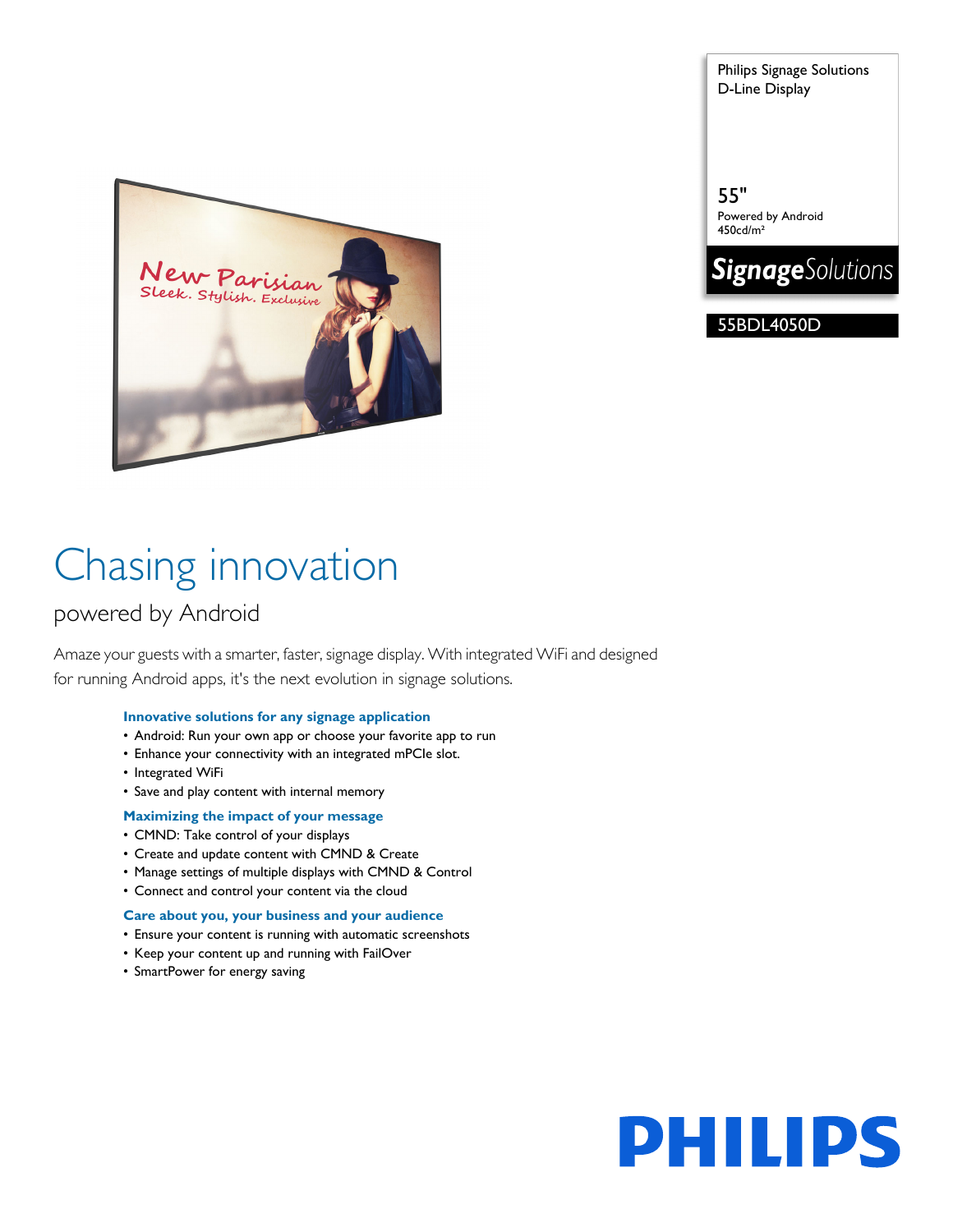## **Highlights**

#### **Powered by Android**

WIth Android OS integrated into the display, you can work with the most developed OS on the planet and save your own app directly into the display. Or, choose from the large library of Android apps and play content from there. With the built-in scheduler, you can daypart your apps and content based on your customer and time of day and with the auto orientation feature, showing content in portrait or landscape is as simple as turning the display.

#### **PCI Slot**

With an integrated PCI slot, you can connect a WiFI/bluetooth or 4G LTE module, allowing for even greater communication with the display. Machine to machine communication is also enhanced, with numerous configurations available for customers to use, such as the ability to expand product features or signal-handling capability.

#### **Internal Memory**

**C** Memory Cache



Save and play content with internal memory. Upload your media into the display and playback content immediately. Working in conjunction with the internal browser, it also serves as a memory cache when streaming online content. If the network ever fails, the internal memory keeps content running by playing a cached version of the content, ensuring that your media stays up even if the network goes down.

#### **Proof of Play**

Content is king, and with the automatic screenshot feauture, you can make sure that your content is up and running at all times. Screenshots are taken throughout the day, which are then stored in the FTP server. From there, the screenshots can be viewed no matter when, or where you are.

#### **FailOver**



Keeping your content up and running is critical for demanding commercial applications. While it is unlikely you will face a content disaster, FailOver provides content protection with a revolutionary technology that plays back-up content on screen in the event of a media player failure. FailOver automatically kicks in when the primary input fails. Simply select a primary input connection and a FailOver connection and your ready for instant protection.

#### **SmartPower**



The backlight intensity can be controlled and pre-set by the system to reduce the power consumption by up to 50%, which saves substantially on energy costs.

#### **CMND**



A robust display management platform, CMND puts the power back into your hands. Update and manage content with CMND & Create or control your settings with CMND & Control. It's all possible with CMND.

#### **CMND & Control**



With CMND & Control, easily manage multiple displays in a central location. With real time display monitoring, setting and software updates from a remote location, and the ability to customize and configure multiple displays at once, such as video wall or menu board displays, controlling your suite of displays has never been easier.

#### **CMND & Create**



Design and create compelling content with CMND & Create, a powerful authoring tool. With a drag and drop interface, preloaded templates, and integrated widgets, you'll be able to amaze your customers with compelling content. Available in portrait and landscape mode.

#### **SmartBrowser**



Connect and control your content via the cloud with the integrated HTML5 browser. Using the Chromium based browser, design your content online and connect a single display, or your complete network. Show content in both landscape and portrait mode, with fullHD resolution. Streaming content can also be shown in a PIP (picture-in-picture) window. Simply connect the display to the internet using WiFi or with an RJ45 cable, and enjoy your own created playlists